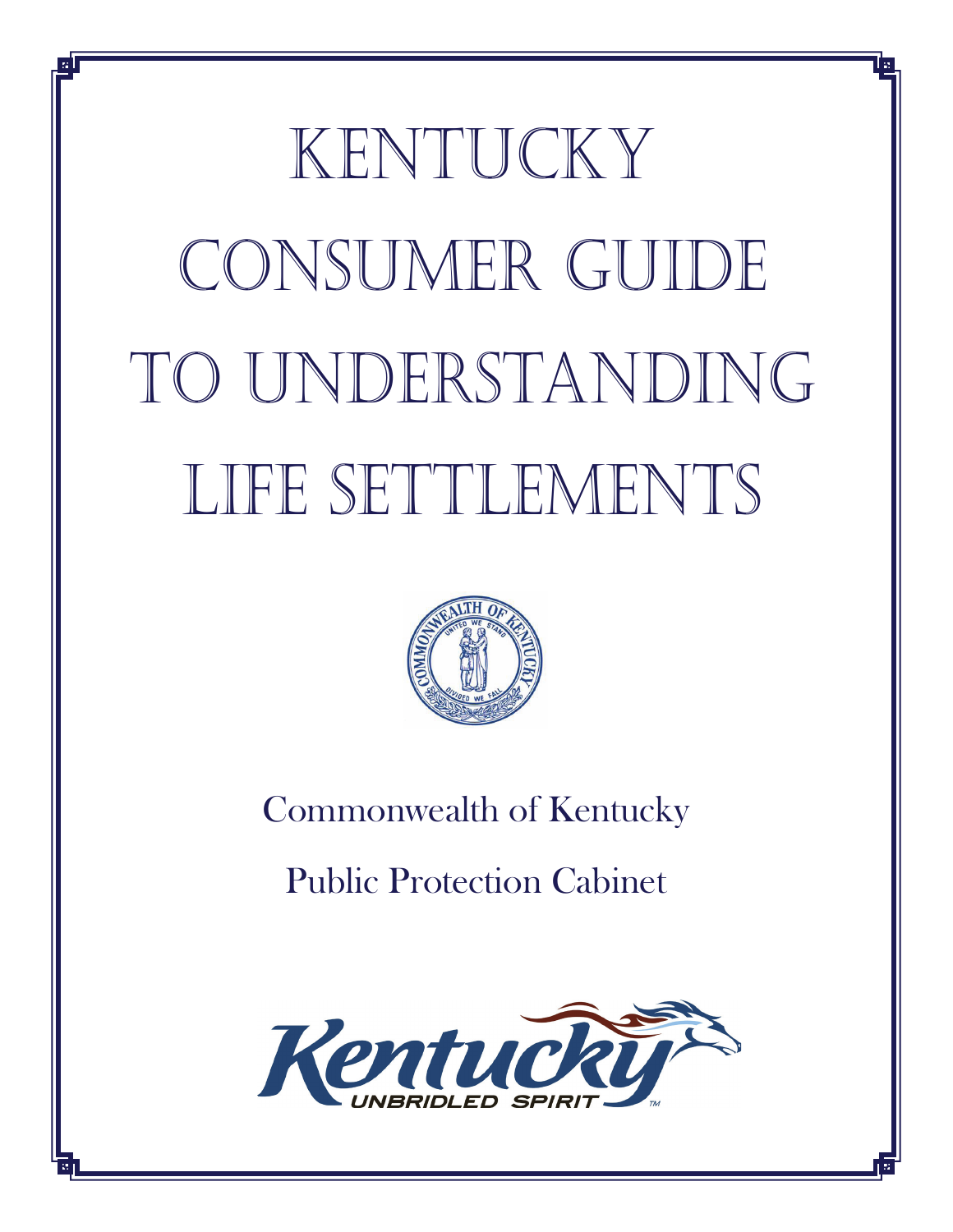### **Defining the Terms**

A **life settlement** (which includes viatical settlements) occurs when a person sells his or her life insurance policy to a third party. The owner of the insurance policy sells the policy for a cash payment that is less than the full amount of the death benefit.

A **life settlement** provider is the person or company who buys the life insurance policy. The life settlement provider becomes the new owner and has control over the policy including naming a beneficiary.

The **life settlement contract** is the agreement in which the life settlement provider agrees to purchase all or a portion of the life insurance policy and the owner agrees to sell all or a portion of the life insurance policy.

The **life settlement broker** can assist an owner of a life insurance policy in searching for the right life settlement provider to purchase the policy. The life settlement broker then will receive a commission for helping with the sale. The life settlement broker has a legal obligation to find the best deal for the owner of the life insurance policy.

The person selling the life insurance policy is the **owner** of the life insurance policy. The owner will receive a settlement payment for the sale of the policy, which will be an amount that is less than the face amount of the life insurance policy.

## **Understanding Life Settlements**

A viatical settlement is the sale of a life insurance policy to a third party. The owner of the life insurance policy sells it for a payment that is less than the full amount of the death benefit. The buyer becomes the new owner and has the right to make any changes to the life insurance policy including naming the beneficiary.

People decide to sell their life insurance policies for many reasons. Some of those reasons may be changing needs of dependents, wanting to reduce insurance premiums or needing to raise cash for expenses. People with a terminal or chronic illness may want to sell their policy in order to pay medical bills. Before making the decision to sell a life insurance policy, always check for alternatives. There may be an option in the life insurance policy to accelerate death benefits.

*Be sure you fully understand life settlements before you make any decisions.*

A life settlement may or may not be the right choice for you. The Kentucky Department of Insurance, along with the National Association of Insurance Commissioners (NAIC), is concerned that many consumers may not fully understand life settlements. In addition, some or all of the proceeds of a life settlement may be taxable, and receipt of life settlement proceeds may affect your eligibility for Medicaid or other government benefits. Please be sure to check with a financial professional before making any decision.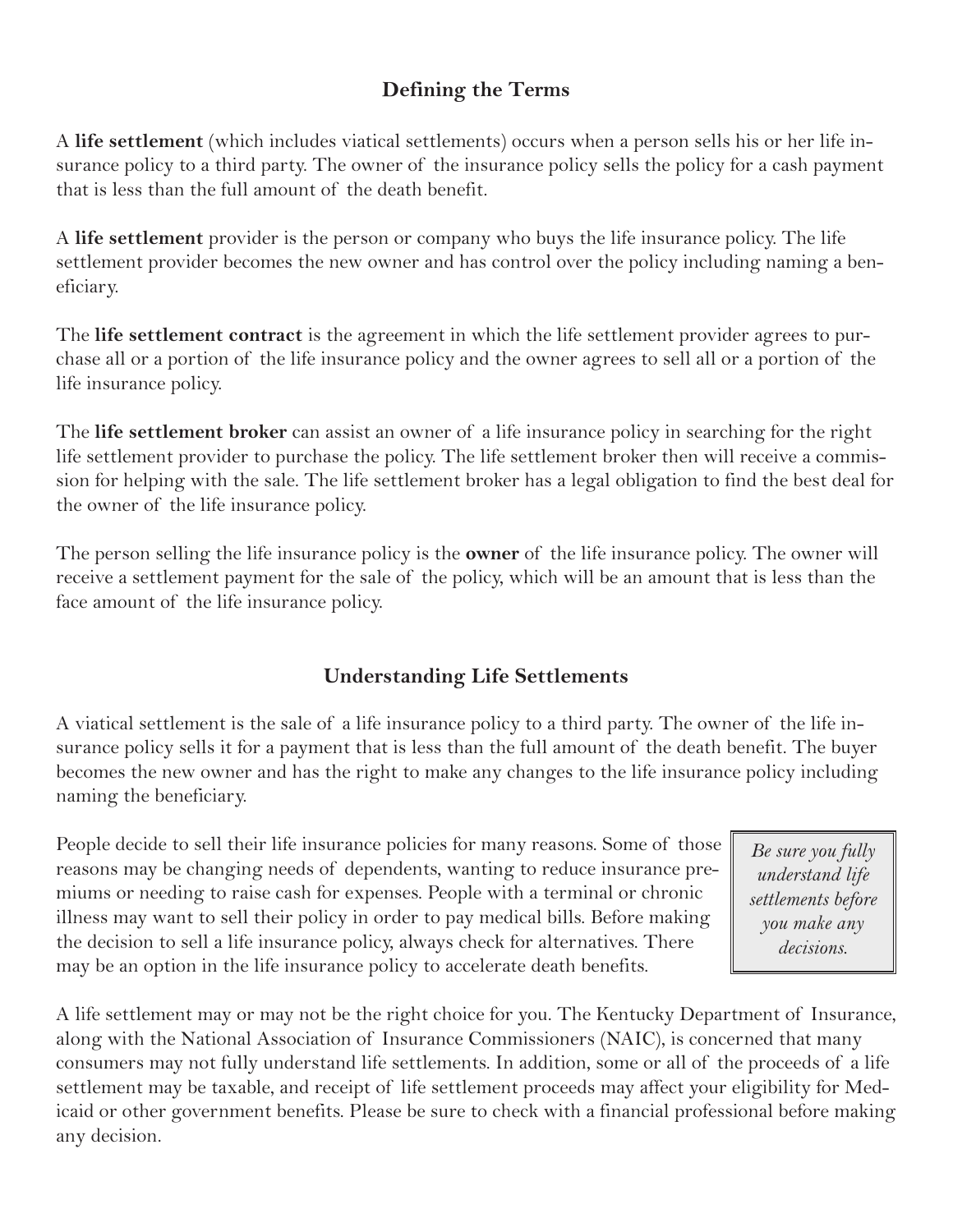- Understand how the process works and read all documents care fully.
- Decide whether to sell your policy directly to a life settlement pro vider or go through a life settlement broker who will do the comparison shopping for you.
- If you do not use a life settlement broker, comparison shop on your own.
- You do not have to accept any life settlement offer.
- $\supset$  Be sure to read through the life settlement application for accuracy, especially information about your medical history.
- Understand that you have the ability to cancel the contract within the first 30 days after you have signed a contract or 15 days after you have received the settlement money.
- Understand that buyers will have access to your medical informa tion and they have the right to contact you as often as every 3 months to discuss any changes in your medical information.

# **Additional Questions to Consider**

- ? Do I still need life insurance protection?
- ? How does the life settlement provider decide how much cash my policy is worth?
- ? Do different life settlement providers make different offers?
- ? What costs including commissions will I have to pay if I sell my policy?
- ? Are the life settlement provider and/or broker licensed in Kentucky?
- ? Who will become the legal owner of the policy if I sell it?
- ? How often will I be contacted to determine my continuing health condition?
- ? After I sell my policy, can it be resold?
- ? Will I always know who owns the policy?

# **Steps in the Life Settlement Process**

- A written statement from a licensed attending physician that you are of sound mind to sell your 1. policy.
- 2. Sign a contract in which you:
	- a. consent to the life settlement contract
	- b. verify any catastrophic or life threatening illness was diagnosed after the policy was issued
	- c. confirm that you fully understand the life settlement contract
	- d. release your medical records
	- e. acknowledge that you entered into the life settlement contract freely and voluntarily

## **Consumer Alert**

Be cautious if you are:

- asked to invest in or buy a life settlement contract; \*
- interested in selling your life insurance policy and want more information; or \*
- contacted by someone who wants you to buy a life insurance policy then immediately sell that policy as a life settlement transaction. \*